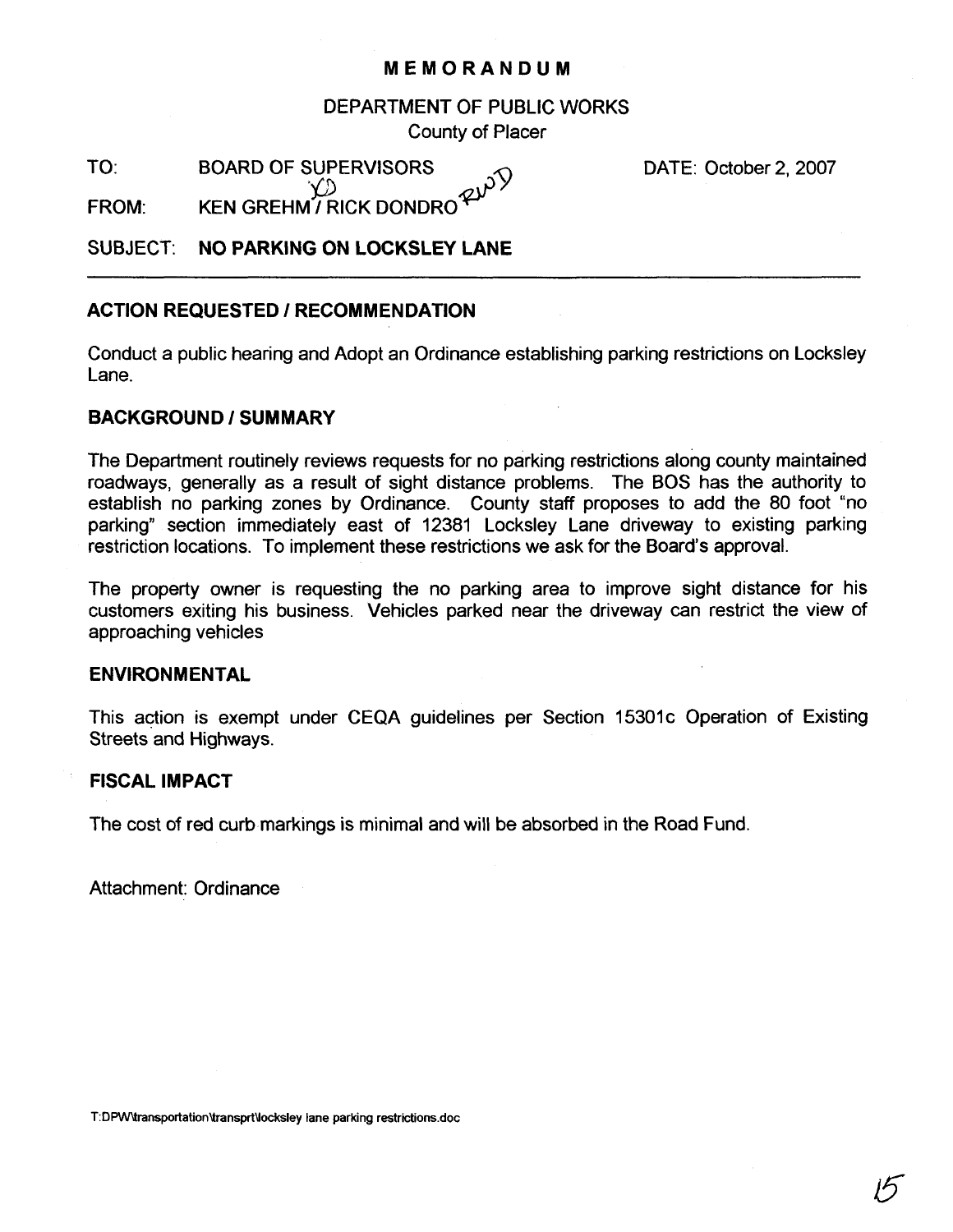# **Before the Board of Supervisors County of Placer, State of California**

In the matter of: AN ORDINANCE MODIFYING Resol- No: ................................... CHAPTER 10, SECTION 10.12.120 ESTABLISHING PARKING RESTRICTIONS ON VARIOUS COUNTY ROADS, ADDING A SECTION OF LOCKSLEY LANE.

First Reading: ..........................................

The following **ORDINANCE** was duly passed by the Board of Supervisors

of the County of Placer at a regular meeting held **<sup>I</sup>**

by the following vote on roll call:

Ayes:

Noes:

Absent:

Signed and approved by me after its passage.

Attest: Clerk of said Board Chairman, Board of Supervisors

BE IT HEREBY ORDAINED by the Board of Supervisors of the County of Placer, State of California, that this Board approves and authorizes the Chairman to execute this ordinance modifying Chapter 10, Section 10.12.120 establishing parking restrictions on various county roads, adding a section of Locksley Lane as indicated on the attached Exhibit A and by this reference incorporated herein.

T:DPW\transportation\transprt\locksleylaneparkingresstrictions.doc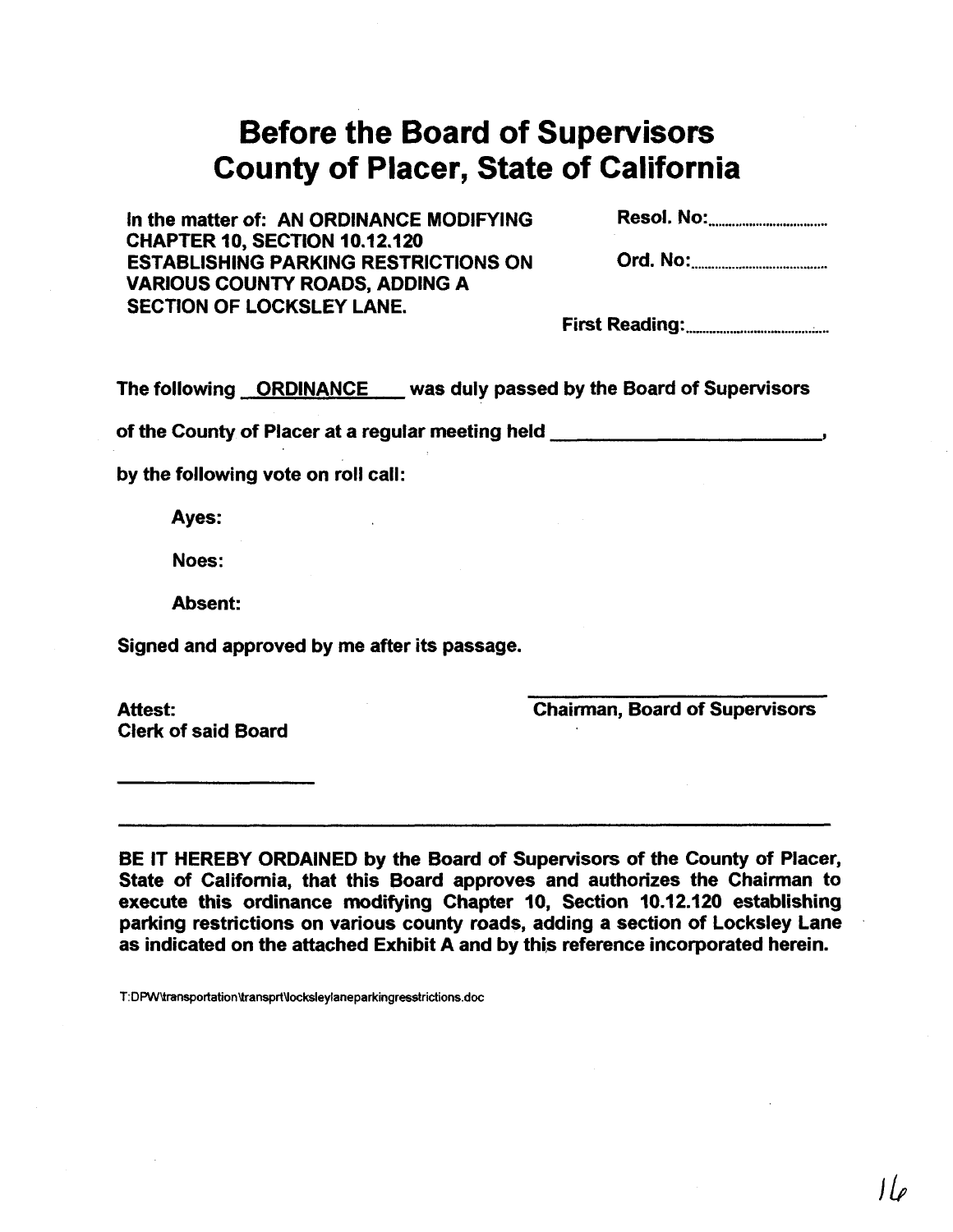Ordinance No. An Ordinance Modifying Chapter 10, Section 10.12.120 Establishing Parking Restrictions on Various County Roads, adding a section of Locksley Lane Page 2

# **EXHIBIT A**

# **CHAPTER 10: VEHICLES AND TRAFFIC**

# **SEC. 10.12.120 LIMITATIONS IMPOSED**

**ROAD LOCATION RESTRICTION** 

(Add) Locksley Lane East of 12381 Locksley Ln driveway,<br>(E7105)) north side, P.M. 0.45 to P.M. 0.47 (LT) No Parking Anytime